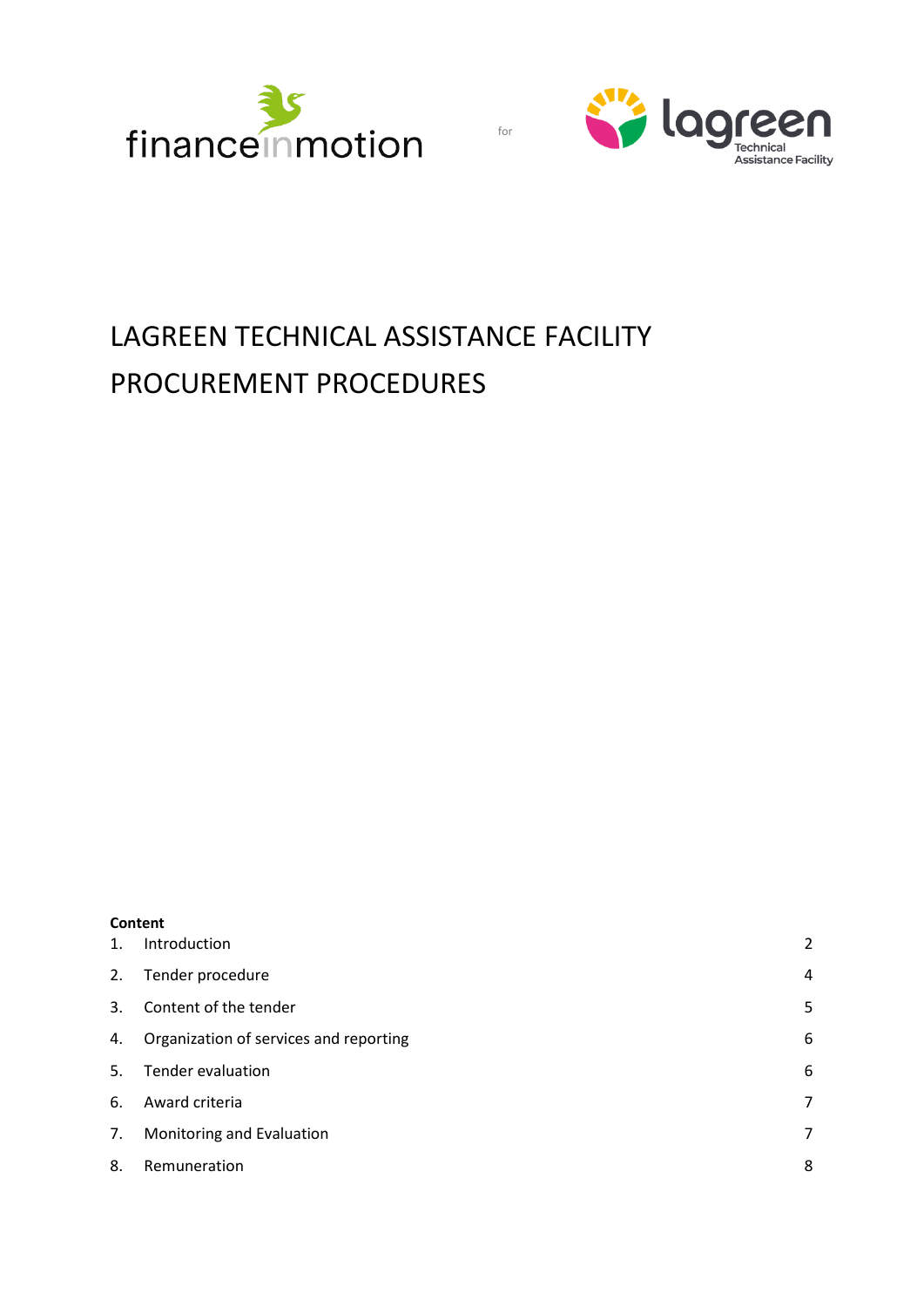



## **1. INTRODUCTION**

This document aims to clearly explain to bidders the procurement procedures governing all Technical Assistance Facility (TAF) projects funded under the LAGreen Fund Technical Assistance Facilities for Latin America and the Caribbean (LAC). It is based on the Policy & Procedures endorsed by the respective Technical Assistance Facility Committees and is in line with best practice.

These general guidelines are designed to accompany the relevant Request for Proposals (RFP) for the specific project which bidders will receive by e-mail, and which will include:

- Conditions of tender and conditions of contract
- Terms of Reference (TOR)
- Deadline for submission and for requests for clarification
- Format requirements

For all projects, bidders may download the CV, the counterparty information sheet and budget template [here.](https://lagreen.lu/technical-assistance/)

All tender processes will be handled by the LAGreen TAF Manager, [Finance in Motion GmbH.](https://www.finance-in-motion.com/)

## **LAGREEN TAF PROCUREMENT REQUIREMENTS & GUIDELINES PER BUDGET THRESHOLD**

This overview provides a threshold to the procurement procedures carried out by the TAF. Please pay close attention to the 'type of procurement procedure' (open, restricted, selective, single sourcing), which is directly aligned to the budget proposed.

| Open tendering       |                                                                                                                                                                                                                                                                                                                                         |  |  |  |
|----------------------|-----------------------------------------------------------------------------------------------------------------------------------------------------------------------------------------------------------------------------------------------------------------------------------------------------------------------------------------|--|--|--|
| Short description    | Projects are awarded through a public, competitive tendering process allowing all<br>interested parties to submit tenders. Open procurement procedures involve the<br>requirement for international notification, through publication of the tender<br>notice in an official procurement journal, such as Devex and on the TAF website. |  |  |  |
| <b>Budget limits</b> | $>$ USD 200,000                                                                                                                                                                                                                                                                                                                         |  |  |  |

| Selective tendering  |                                                                                                                                                                                |  |  |  |  |
|----------------------|--------------------------------------------------------------------------------------------------------------------------------------------------------------------------------|--|--|--|--|
| Short description    | Projects are awarded through an abbreviated tendering process. The TAF<br>Manager develops a shortlist of at least three service providers and approaches<br>them with an RFP. |  |  |  |  |
| <b>Budget limits</b> | USD 75,000 - USD 200,000                                                                                                                                                       |  |  |  |  |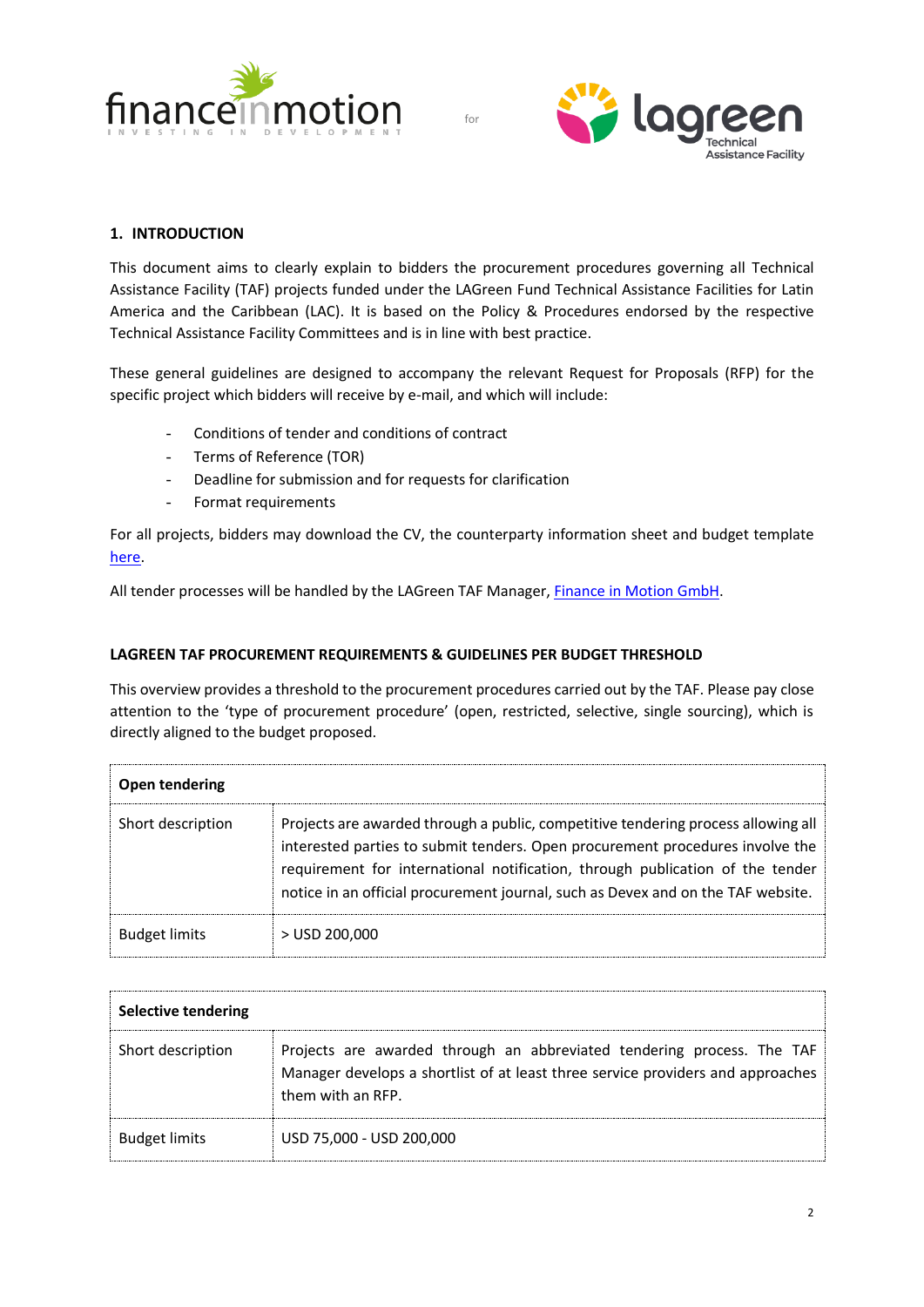



| <b>Single sourcing</b> |                                                                                                                                                                                     |  |  |  |  |
|------------------------|-------------------------------------------------------------------------------------------------------------------------------------------------------------------------------------|--|--|--|--|
| Short description      | The TAF Manager approaches up to three service providers with a track record in<br>the geographical and technical area with ToR and requests a technical and<br>financial proposal. |  |  |  |  |
| <b>Budget limits</b>   | $<$ USD 75,000                                                                                                                                                                      |  |  |  |  |

## **Exceptions:**

| <b>Fast-Track Procedure</b> |                                                                                                                                                              |  |  |  |
|-----------------------------|--------------------------------------------------------------------------------------------------------------------------------------------------------------|--|--|--|
| Short description           | Applicable in exceptional cases and upon prior approval of the TAF Committee,<br>when:                                                                       |  |  |  |
|                             | There are few specialists in the particular field of expertise that is<br>٠<br>required                                                                      |  |  |  |
|                             | There is a duly justified degree of urgency<br>٠                                                                                                             |  |  |  |
|                             | Confidentiality concerns are paramount<br>٠                                                                                                                  |  |  |  |
|                             | Previous tender failed to yield results<br>٠                                                                                                                 |  |  |  |
|                             | A consultant has been or is involved in the early project stages, continuity<br>٠<br>is necessary, and no advantage would be gained via competitive bidding. |  |  |  |

## **2. TENDER PROCEDURE**

## *2.1. Presentation of tender*

The **tender** should be submitted by e-mail **only**, in two comprehensive pdf files. The **technical and the financial proposal** should be sent **in two separate e-mails** to the email of TAF Manager as specified in the invitation email.

E-mails containing the technical and financial proposal should be clearly labeled "Project name. Technical Proposal" and "Project name. Financial Proposal" and "Counterparty Information Sheet ".

No financial information shall be contained in the technical proposal. **The financial proposal has to be password-protected!** The LAGreen TAF Manager will only request the password for the financial proposal if the respective technical proposal obtains the required minimum of evaluation points (see sections 4 and 5).

The deadline for the receipt of the technical proposal is defined in the letter of invitation. All proposals should be sent to the email specified by the TAF Manager in the invitation email. All proposals received after that deadline will be rejected automatically without evaluation.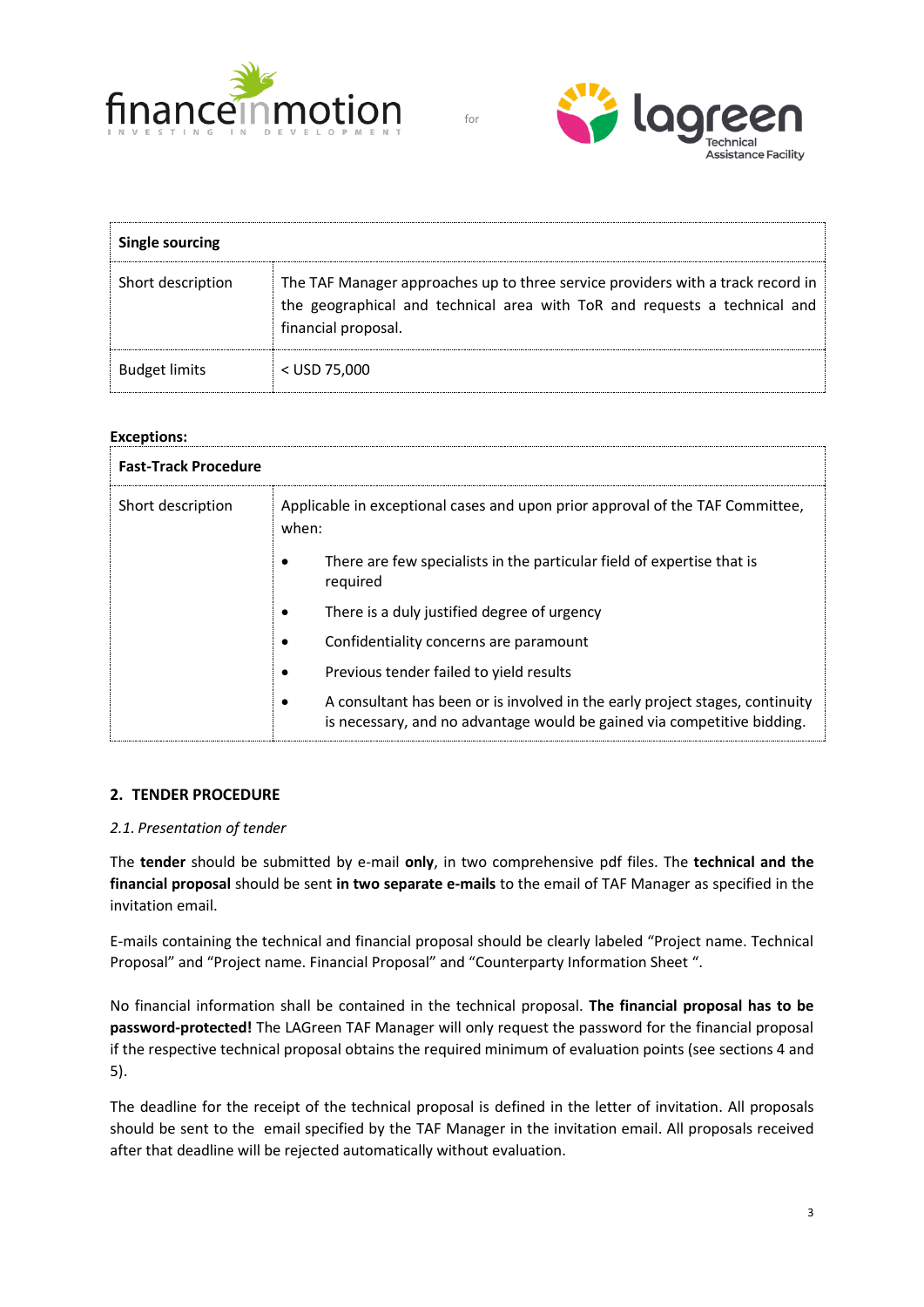



## *2.2. Language of the tender*

Technical and financial proposals as well as all communication related to the tender shall be in English language. Additionally, the consultant(s) must be fluent in any other language as shall be specified in the invitation letter by the TAF Manager.

for

## *2.3. Contracting authority*

The contracting authority is the LAGreen TAF, represented by Finance in Motion. A specific contract will be concluded between the LAGreen TAF and the consultant – some cases also a tripartite contract with the beneficiary –for the performance of the assignment.

#### *2.4. Validity period of tenders*

The period of validity of tenders is **60 days** from the deadline for receipt of tenders indicated in the invitation letter.

#### *2.5. Request for additional information*

Any question, communication or request for additional information concerning an RfP is only permitted in writing (via an email) to the LAGreen TAF. Such requests should be sent no later than **eight (8) days** before the deadline for the submission of proposals. If any clarification is necessary, the answers will be communicated simultaneously in writing to all shortlisted bidders via email or if applicable to the LAGreen [website.](https://lagreen.lu/)

## *2.6. Confidentiality*

All documents shared with the bidders in the framework of this tender process are to be treated as strictly confidential and may not be shared with third parties without prior approval of the LAGreen TAF.

## *2.7. Cancellation*

The LAGreen TAF reserves the right to cancel the tender process without notice at any time if it deems so appropriate. Bidders should only participate in the tendering process with the understanding that they would not be entitled to any form of compensation should the LAGreen TAF decide to interrupt the tender process before the contract is signed.

## **3. CONTENT OF THE TENDER**

## *3.1. Counterparty Information Sheet*

The bidder is requested to provide in writing all the information necessary for its identification, according to the counterparty information sheet which can be downloaded on the LAGreen TAF website under tender [documents.](https://lagreen.lu/technical-assistance/) Please make sure to return the Counterparty Information Sheet as an **excel file**.

## *3.2. Technical proposal*

The technical proposal shall address the requirements of the ToR and comprise the following: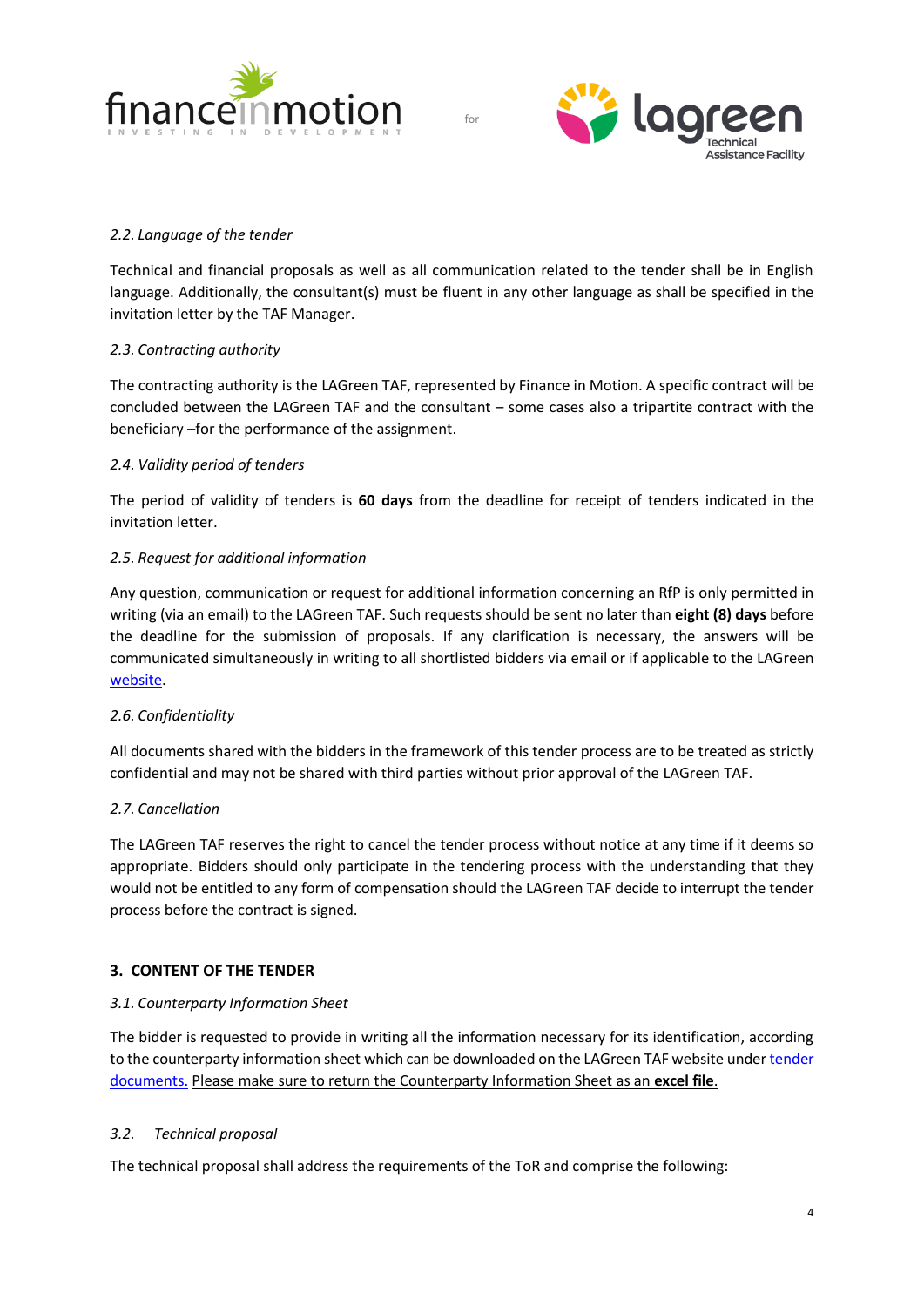



- I. A short company/organisation profile giving an overview of the company's/organisation's relevant experience aligned with the objectives of the proposed assignment, notably with relevant, ongoing and up to date experience and reference projects in the sector and the region for the last 5 years disclosing: location, duration of project, donor, volume of the project, and duly reflecting technical expertise and achieved results (max. two pages)
- II. Critical analysis of the ToR (max. two pages)
- III. Proposed Concept (max. twelve pages)
	- a. Scope of work
	- b. Methodological approach  $1$
	- c. Overview of implementation concept and project organisation
	- d. Work plan including staffing schedule<sup>2</sup>
- IV. Team composition (max. two pages without CVs)
	- a. Description of the team members: the proposed team members should comply with the requirements of the ToR. The response should demonstrate why their expertise and previous experience is relevant for the project and how it will be used for the benefit of the project.
	- b. Detailed description of the tasks to be performed by each team member (including backstopping staff in the home office).
	- c. CVs of the proposed key staff, including local consultants, according to the CV template provided under [tender documents.](https://lagreen.lu/technical-assistance/)

Parts II and III of the proposal shall not exceed **fourteen pages**in total. CVs shall not exceed **four pages** each in the format provided.

## *3.3. Financial proposal*

The financial proposal shall be structured using the budget template provided under [tender documents.](https://lagreen.lu/technical-assistance/) The bidder will verify the applicability of taxes on its own account and in the event taxes are applicable, the bidder should list them separately and be included as part of the budget.

All costs for procurement and negotiations are to be borne by the Consultant. All expenses shall be expressed in US Dollar.

## **4. ORGANIZATION OF SERVICES AND REPORTING**

The services will meet the requirements laid out in the ToR. The Consultant will coordinate all of its activities with the LAGreen TAF Manager.

The bidders shall suggest the composition of a team considered most suitable for a successful undertaking of the assignment. The bidders are also allowed to form a consortium with other consulting companies or

<sup>&</sup>lt;sup>1</sup> Bidders should not simply quote the ToR but should demonstrate how their approach will address the requirements of the TOR and the critical analysis made on the ToR.

<sup>&</sup>lt;sup>2</sup> This will include a quantitative appreciation of the workload required (in expert-days) for each of the specified subtasks for each of the team members.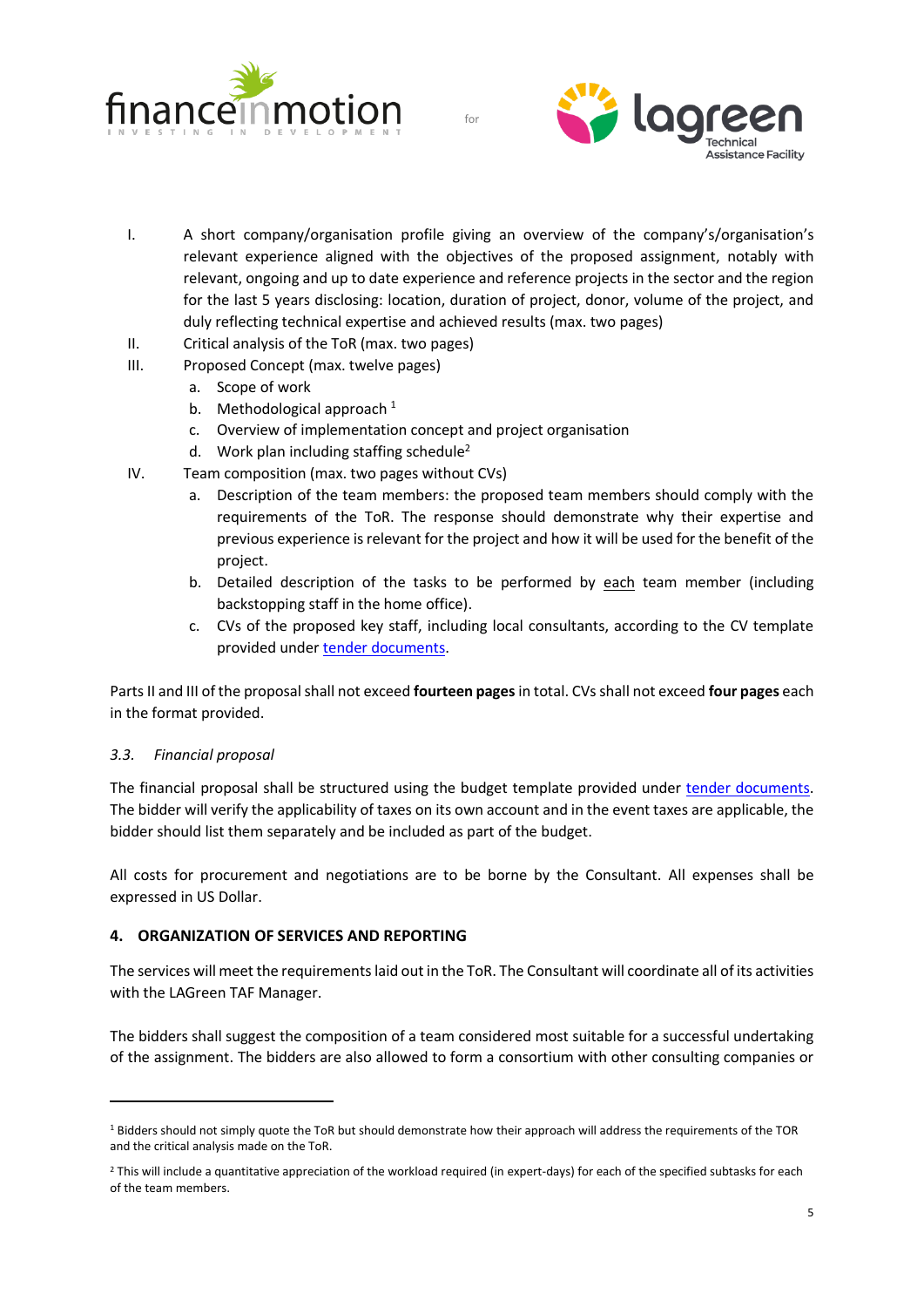



individual consultants to complement their expertise. The Consultant will nominate one person (lead consultant) to be the main counterpart to the LAGreen TAF Manager. He or she will be the first point of contact for all exchange of information.

for

# **Any change in the composition of the team after the submission of the bidder's proposal shall be subject to prior written approval by the LAGreen TAF. Any replacement shall have comparable skills, background and experience.**

The Consultant will provide the LAGreen TAF with a draft of the outlined deliverable(s) in line with the project's schedule and the requirements of the assignment. The LAGreen TAF Manager will comment on the documents within an agreed time frame following the submission of the deliverables. The final deliverables will incorporate the comments that were given. The Consultant will have to be capable of collecting all the necessary data for the preparation of the deliverables.

The Consultant will be available to the LAGreen TAF Manager for ad-hoc reporting via e-mail and telephone.

## **5. TENDER EVALUATION**

The evaluation of the tenders received will follow a four-step approach, depending on the applicable procurement method:

## **Step 1: Prequalification**

Only the technical proposal will be opened on the submission date. The quality of each technical proposal will be evaluated according to the award criteria listed under section 6 of this document. Based on the evaluation of the technical proposals a shortlist of candidates will be contacted via email.

## **Step 2: Interviews with short-listed candidates**

After the evaluation of the technical proposals and completion of the first step of the evaluation process, the LAGreen TAF Manager will conduct telephone interviews with the short-listed consultant(s) of highly ranked bidders. The outcome of the telephone interview(s) will be included in the evaluation.

## **Step 3: If the technical proposal achieves minimum required score, evaluation of the financial proposal**

For bidders obtaining a minimum of 60 points on their technical proposal and proposed staff (including interviews), the financial proposal will be opened.

The financial proposal will be evaluated using the criteria described in section 6 of this document.

## **Step 4: Final selection of winning tender overseen by the LAGreen Technical Assistance Facility Committee (TAFCOM)**

The number of points given for the financial proposal will be added to the number of points awarded for the technical proposal. The tender with the highest total number of points will be considered the winning tender. The bidder of the winning tender will then be invited for contract negotiations by the LAGreen TAF. The evaluation of the technical and financial proposals including the final selection will be overseen by the LAGreen Technical Assistance Facility Committee (TAFCOM).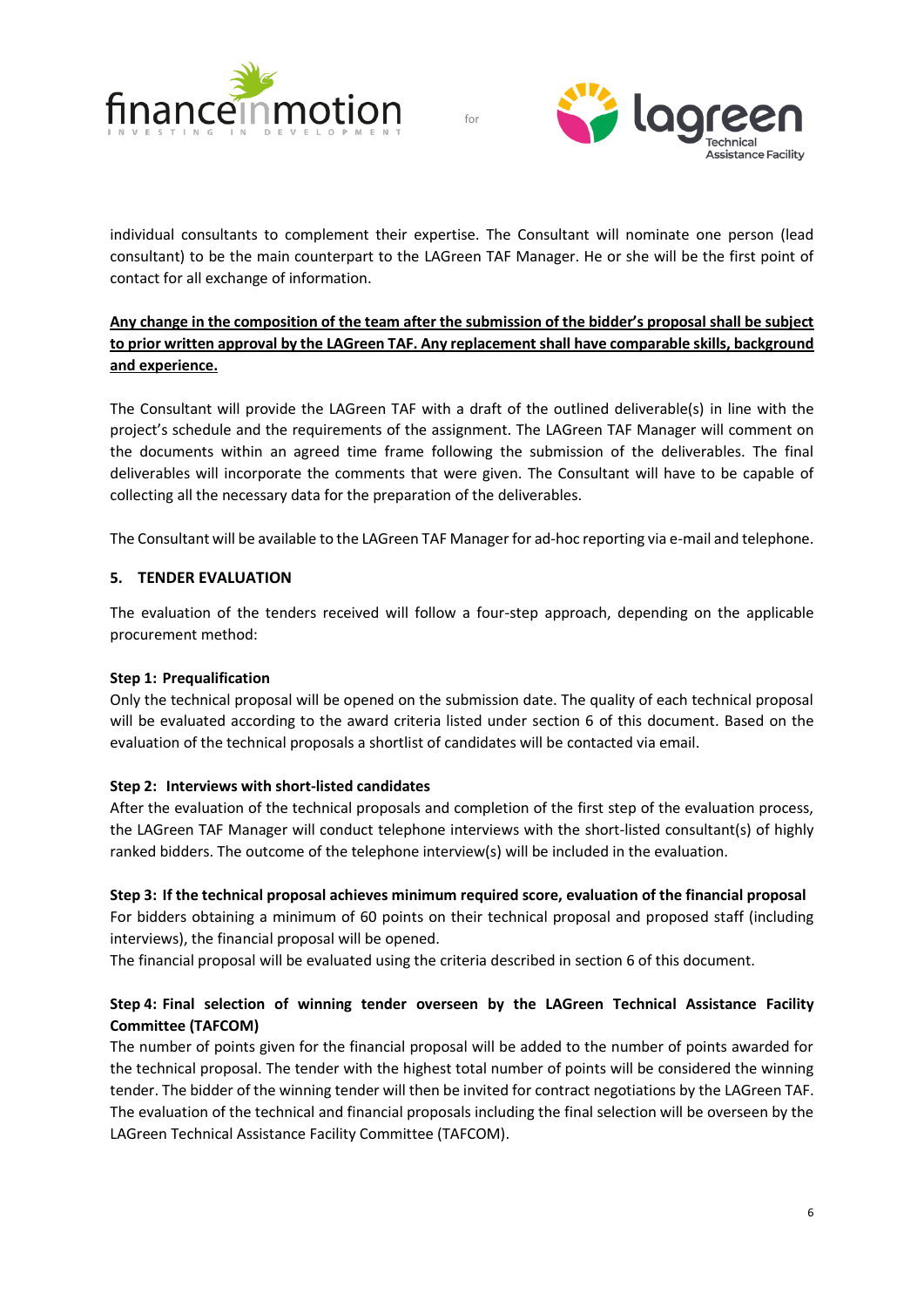



## **6. AWARD CRITERIA**

The LAGreen TAF will, in consultation with (if applicable) the beneficiary of the project, select the most favorable offer, applying the following award criteria:

| <b>Criterion</b> |                                                                                  |     |
|------------------|----------------------------------------------------------------------------------|-----|
| $\mathsf{A}$     | Quality of the technical proposal                                                | 35  |
| $A-1$            | Analysis of the ToR                                                              | 10  |
| $A-2$            | Proposed approach                                                                | 25  |
| B                | Qualification and composition of the team                                        | 45  |
| $B-1$            | Specific professional skills and expertise of proposed experts that are relevant | 20  |
|                  | to implement the ToR                                                             |     |
| $B-2$            | Appropriate team composition enhancing the delivery of consultancy services      | 15  |
| $B-3$            | Regional expertise ensuring in-depth knowledge of the local environment          | 10  |
| $\mathsf{C}$     | <b>Financial proposal</b>                                                        | 20  |
| $C-1$            | Cost vs quality analysis                                                         | 9   |
| $C-2$            | Appropriateness of the financial proposal                                        | 8   |
| $C-3$            | Proximity to approved budget                                                     | 4   |
| <b>Total</b>     |                                                                                  | 100 |

# **7. MONITORING AND EVALUATION**

During project implementation, the consultant shall closely cooperate with the TAF Manager, keeping him/her up to date regarding all significant (incl. anticipated/expected/required) deviations from the ToRs and providing project outputs as defined in the ToRs.

The LAGreen TAF will be required to prepare a brief internal evaluation report on the consultant's performance. Information which is tracking the performance will be maintained at the LAGreen TAF. Any specific problems with acceptance of deliverables will have to be resolved by the consultant before invoices are approved and payments are made.

## **8. REMUNERATION**

Subject to contractual agreement, the consultant shall be paid at the rates set out in its original financial offer. Payments shall be subject to prior acceptance of the deliverables. Any specific problems with the acceptance of deliverables will have to be resolved by the consultant before invoices are approved and payments are made, as defined in the ToR. Depending on the type of project and in line with the contract, the consultant shall submit invoices in accordance with the following provisions:

## **Option 1**

**Pre-financing:** The consultant will be entitled to a pre-financing payment of at least 15 % of the total value of the TA assignment.